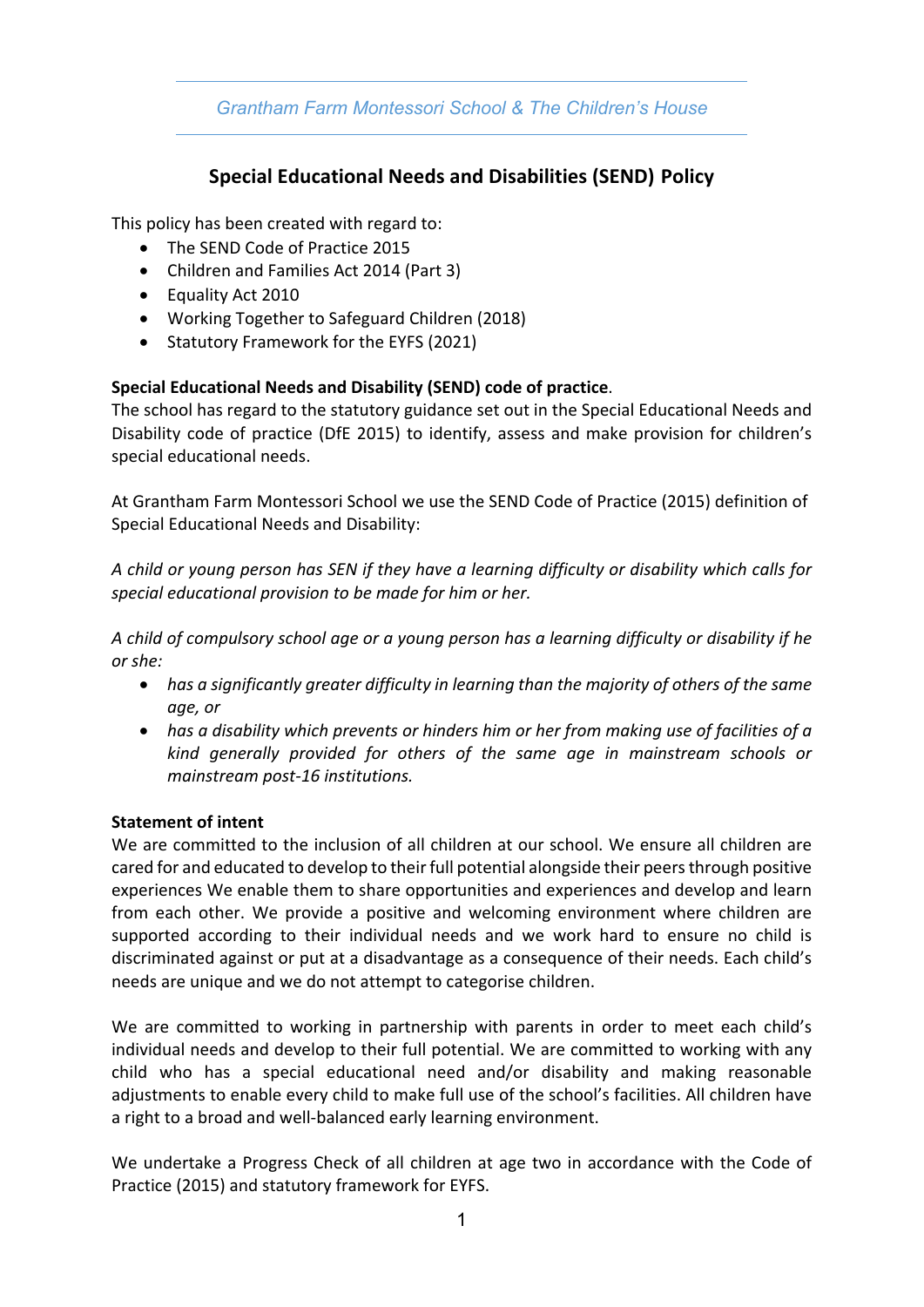We will also undertake an assessment at the end of the Early Years Foundation Stage for any children that remain with us in the final term of the year in which they turn five, as per the statutory framework for EYFS

We will work closely with the child's parents and any relevant professionals if we identify any areas where a child's progress is less than expected to establish if any additional action is required. This may include:

- Liaising with any professional agencies
- Reading any reports that have been prepared
- Attending any review meetings with the local authority/professionals
- Observing each child's development and assessing such observations regularly to monitor progress.

All new children will be given a full settling in period when joining the school according to their individual needs.

## **Aims**

We will:

- Recognise each child's individual needs and ensure all staff are aware of, and have regard for, the Special Educational Needs Code of Practice (2015)
- Ensure that all children are treated as individuals/equals and are supported to take part in every aspect of the school day according to their individual needs and abilities
- Include all children and their families in our provision
- Identify the specific needs of children with special educational needs and/or disabilities and meet those needs through a range of strategies
- Ensure that children who learn at an accelerated pace e.g. 'most able' are also supported
- Encourage children to value and respect others
- Provide well informed and suitably trained practitioners to help support parents and children with special educational difficulties and/or disabilities
- Develop and maintain a core team of staff who are experienced in the care of children with additional needs and identify a Special Educational Needs and Disabilities Coordinator (SENCO) who is experienced in the care and assessment of children with additional needs. Staff will be provided with specific training relating to SEND and the SEND Code of Practice
- Monitor and review our practice and provision and, if necessary, make adjustments, and seek specialist equipment and services where required
- Challenge inappropriate attitudes and practices
- Promote positive images and role models during play experiences of those with additional needs wherever possible
- Celebrate diversity in all aspects of play and learning
- Work in partnership with parents and other agencies in order to meet individual children's needs, including the education, health and care authorities, and seek advice, support and training where required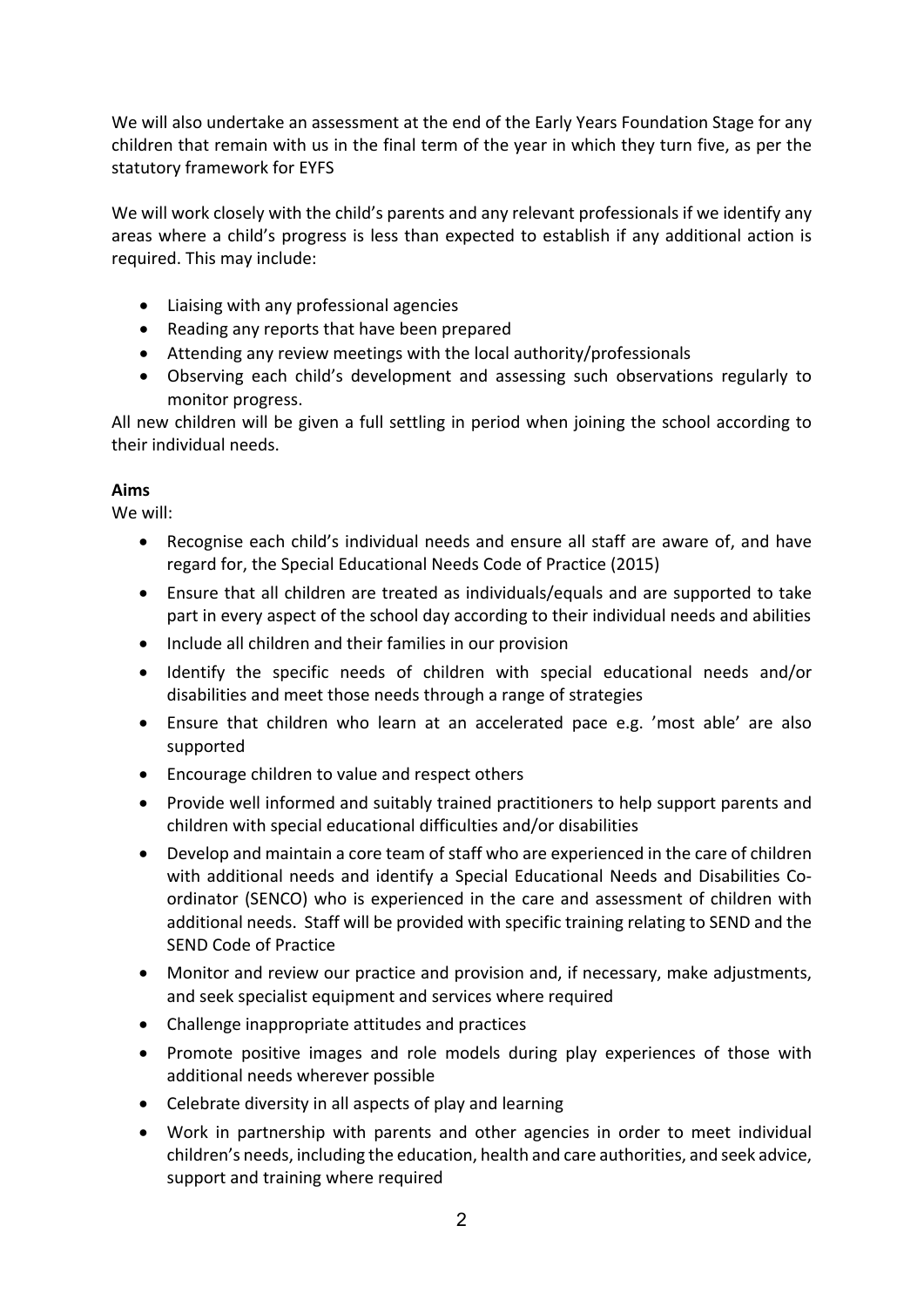# *Grantham Farm Montessori School & The Children's House*

• Share any statutory and other assessments made by the school with parents and support parents in seeking any help they or the child may need

Our school Special Education Needs and Disabilities Co-ordinator (SENCO) is Caroline Imi; the deputy SENCO is Emma Wetherley

The role of the SENCO in our setting includes:

- ensuring all practitioners in the setting understand their responsibilities to children with SEND and the setting's approach to identifying and meeting SEND
- advising and supporting colleagues
- ensuring parents are closely involved throughout and that their insights inform action taken by the setting
- liaising with professionals or agencies beyond the setting
- taking the lead in implementing the graduated approach and supporting colleagues through each stage of the process.

#### **Methods**

We will:

- Designate a named member of staff to be the SENCO and share their name/role with all staff and parents
- Have high aspirations for all children and support them to achieve their full potential
- Develop respectful partnerships with parents and families
- Ensure parents are involved at all stages of the assessment, planning, provision and review of their child's care and education and include the thoughts and feelings voiced by the child, where possible/appropriate
- Signpost parents and families to our Local Offer in order to access local support and services
- Undertake formal Progress Checks and Assessments of all children in accordance with the SEND Code of Practice January (2015) / statutory framework for the EYFS (2021)
- Provide a statement showing how we provide for children with special educational needs and/or disabilities and share this with staff, parents and other professionals
- Ensure that the provision for children with SEN and/or disabilities is the responsibility of all members of staff in the school through training and professional discussions
- Set out in our inclusive admissions practice on how we meet equality of access and opportunity
- Make reasonable adjustments to our physical environment to ensure it is, as far as possible suitable for children and adults with disabilities using the facilities
- Provide a broad, balanced, aspirational early learning environment for all children with SEN and/or disabilities and differentiated activities to meet all individual needs and abilities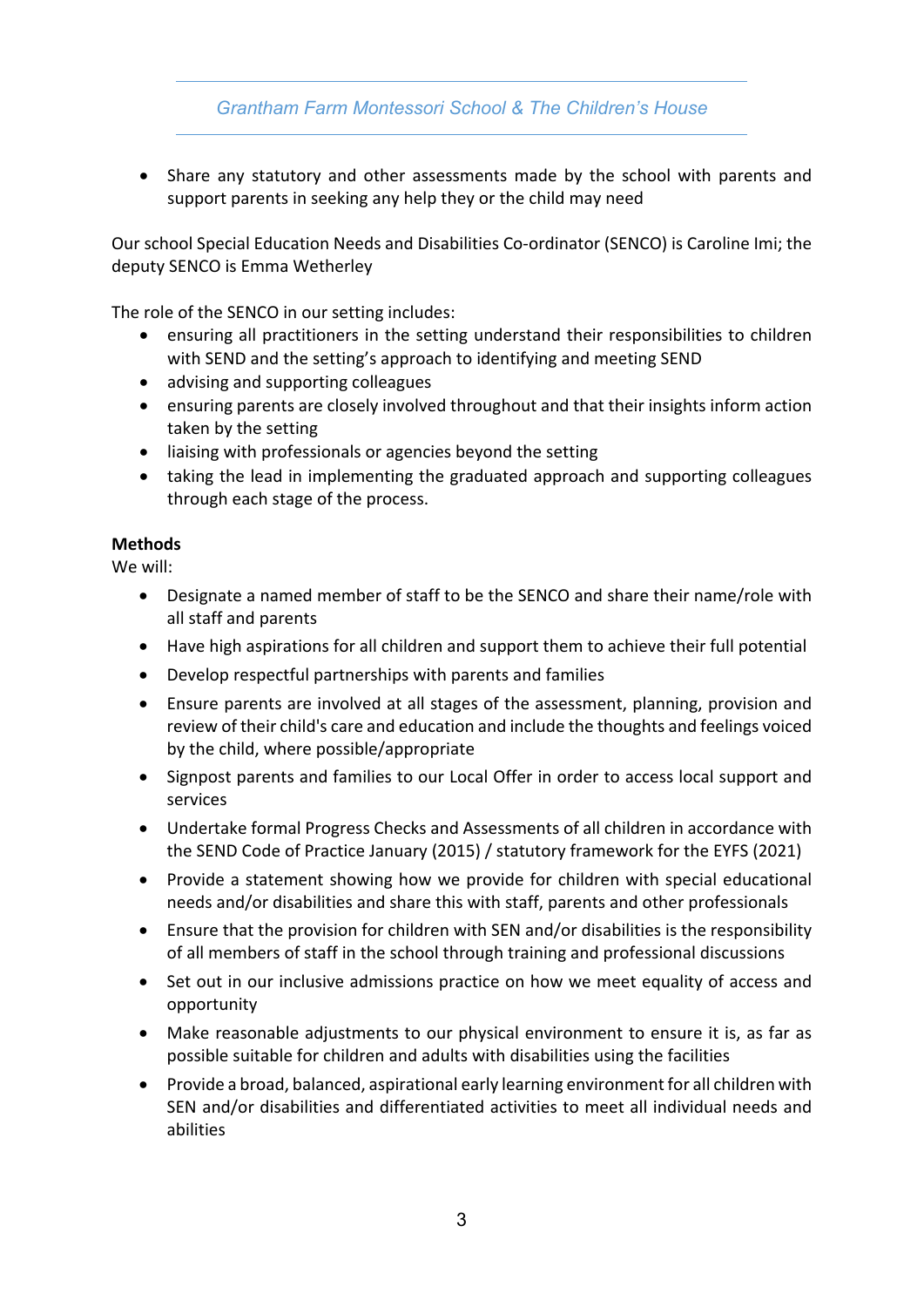- Liaise with other professionals involved with children with special educational needs and/or disabilities and their families, including transition arrangements to other settings and schools. (See our transitions policy).
- Use the graduated response system to assess, plan, do and review to ensure early identification of any SEND
- Ensure that children with special educational needs and/or disabilities and their parents are consulted at all stages of the graduated response, taking into account their levels of ability
- Review children's progress and support plans at weekly focus group meetings with a summative review half-termly. Work with parents to agree on further support plans
- Provide privacy of children with special educational needs and/or disabilities when intimate care is being provided
- Raise awareness of any specialism the setting has to offer, e.g. Makaton trained staff
- Ensure the effectiveness of our SEN/disability provision by collecting information from a range of sources e.g. additional support reviews, Education, Health and Care (EHC) plans, staff and management meetings, parental and external agencies' views, inspections and complaints. This information is collated, evaluated and reviewed annually
- Provide a complaints procedure and make available to all parents in a format that meets their needs e.g. Braille, audio, large print, additional languages
- Monitor and review our policy and procedures annually.

### **Effective assessment of the need for early help**

We are aware of the process for early help and follow the following procedure:

Local agencies should work together to put processes in place for the effective assessment of the needs of individual children who may benefit from early help services. Children and families may need support from a wide range of local agencies. Where a child and family would benefit from coordinated support from more than one agency (e.g. education, health, housing, police) there should be an inter-agency assessment. These early help assessments should identify what help the child and family require to prevent needs escalating to a point where intervention would be needed via a statutory assessment under the Children Act 1989.

The early help assessment should be undertaken by a lead professional who should provide support to the child and family, act as an advocate on their behalf and coordinate the delivery of support services. The lead professional role could be undertaken by a General Practitioner (GP), family support worker, teacher, health visitor and/or special educational needs coordinator. Decisions about who should be the lead professional should be taken on a case by case basis and should be informed by the child and their family.

For an early help assessment to be effective:

- The assessment should be undertaken with the agreement of the child and their parents or carers. It should involve the child and family as well as all the professionals who are working with them;
- A teacher, GP, health visitor, early years worker, teacher or other professional should be able to discuss concerns they may have about a child and family with a social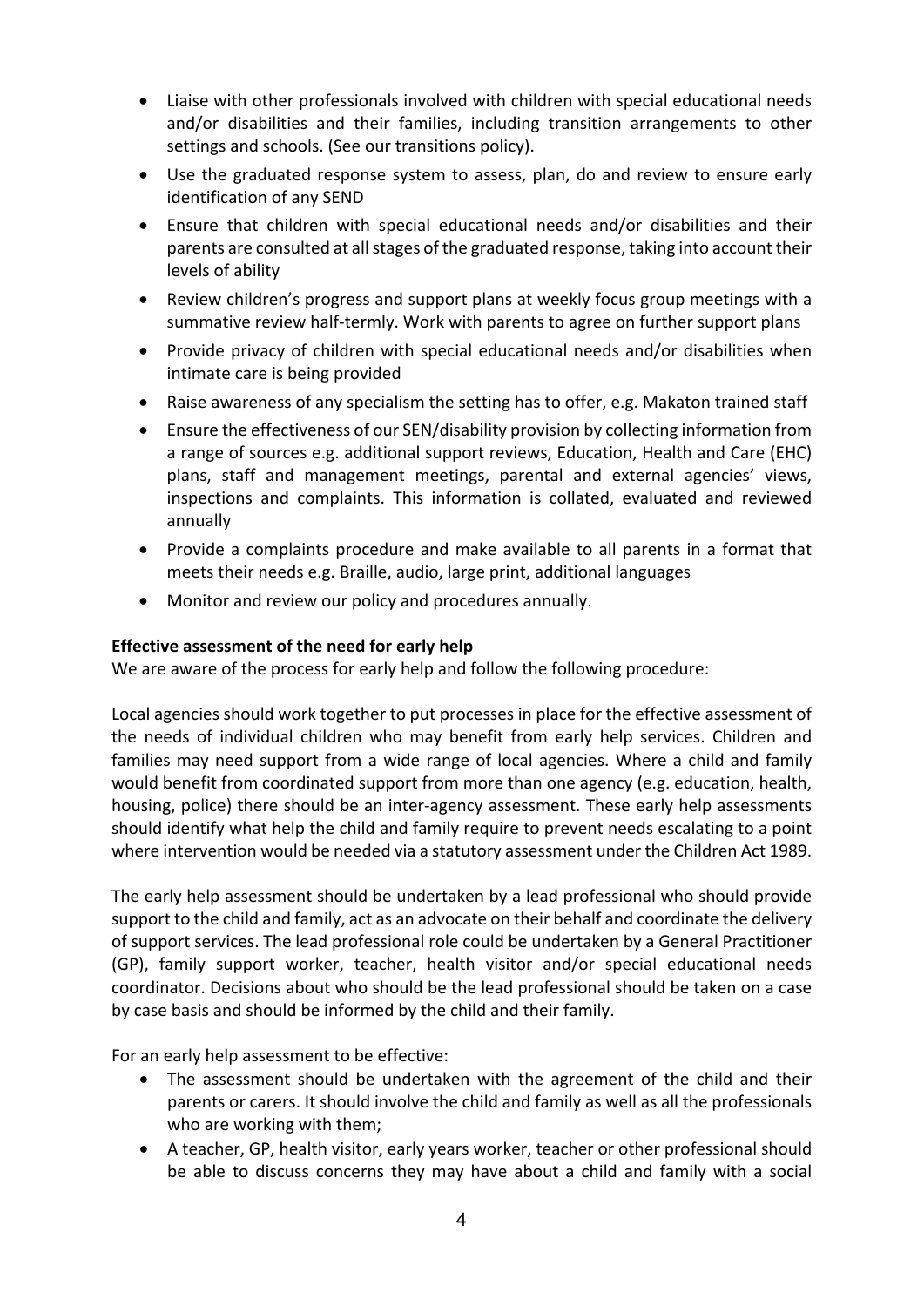## *Grantham Farm Montessori School & The Children's House*

worker in the local authority. Local authority children's social care should set out the process for how this will happen; and

• If parents and/or the child do not consent to an early help assessment, then the lead professional should make a judgement as to whether, without help, the needs of the child will escalate. If so, a referral into local authority children's social care may be necessary.

If at any time it is considered that the child may be a child in need as defined in the Children Act 1989, or that the child has suffered significant harm, or is likely to do so, a referral should be made immediately to local authority children's social care. This referral can be made by any professional (*Working together to safeguard children 2018).*

### **Graduated Approach**

We follow the SEND Code of Practice (2015) recommendation that, in addition to the formal checks above, we adopt a graduated approach to assessment and planning, led and coordinated by a SENCO. Good practice of working together with parents, and the observation and monitoring of children's individual progress, will help identify any child with special educational needs or disability. This graduated approach will be led and coordinated by our SENCO and appropriate records will be kept according to the Code of Practice.

#### **Assess**

In identifying a child as needing SEND support, the key person or teacher, working with the SENCO and the child's parents, will carry out an analysis of the child's needs. This initial assessment will be reviewed regularly to ensure that support is matched to need. Where there is little or no improvement in the child's progress, more specialist assessment may be called for from specialist teachers or from health, social services or other agencies beyond the setting. Where professionals are not already working with the setting, the SENCO will contact them, with the parents' agreement.

### **Plan**

Where it is decided to provide SEND support, and having formally notified the parents, the key person or teacher and the SENCO, in consultation with the parents, will agree the outcomes they are seeking, the interventions and support to be put in place, the expected impact on progress, development or behaviour, and a clear date for review. Plans will take into account the views of the child.

The support and intervention provided will be selected to meet the outcomes identified for the child, based on reliable evidence of effectiveness, and provided by practitioners with relevant skills and knowledge. Any related staff development needs are identified and addressed. Parents will be involved in planning support and, where appropriate, in reinforcing the provision or contributing to progress at home.

### **Do**

The child's key person or teacher will be responsible for working with the child on a daily basis. With support from the SENCO, they will oversee the implementation of the intervention